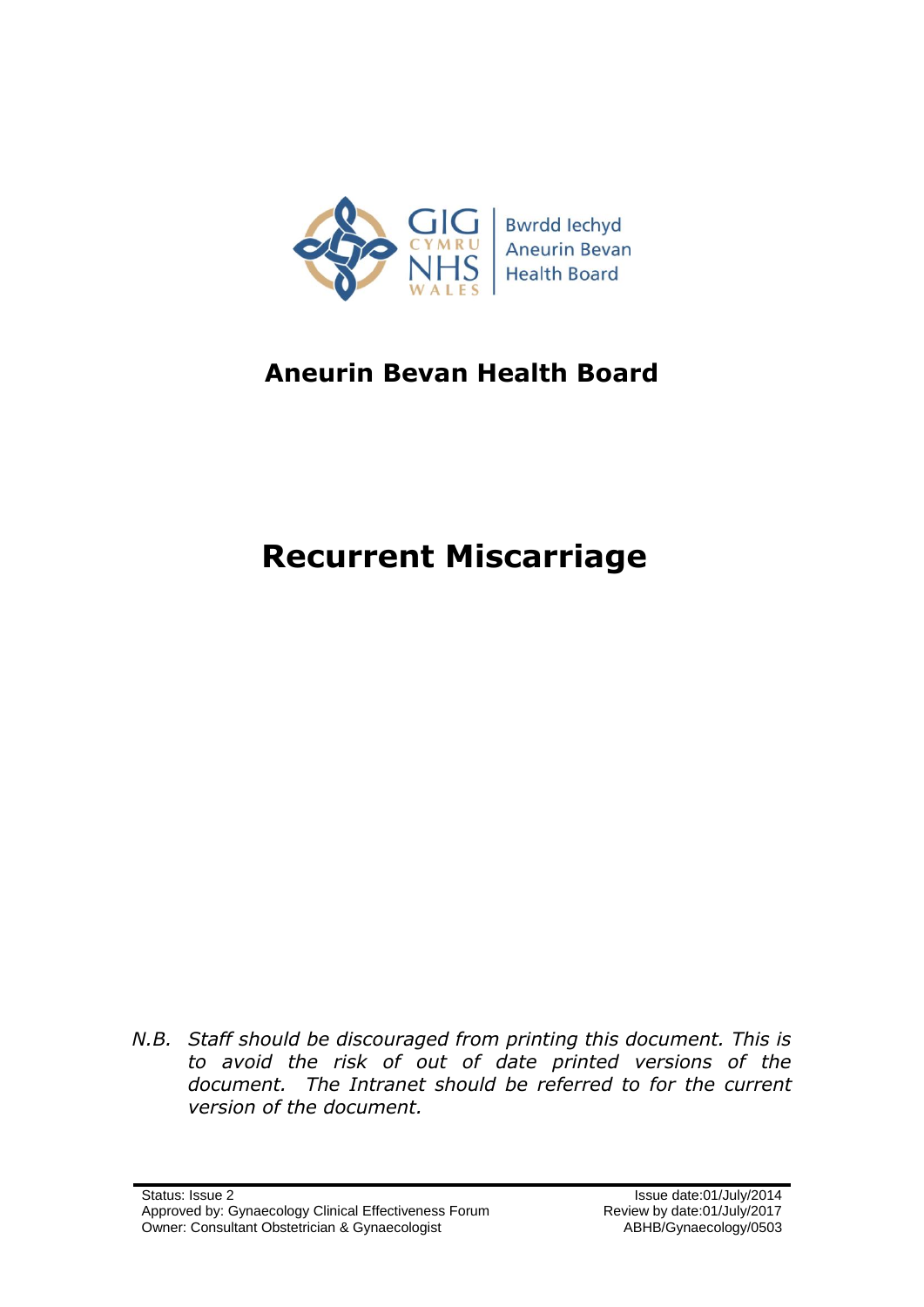### **Contents:**

| 6 Further Information Error! Bookmark not defined. |  |
|----------------------------------------------------|--|
|                                                    |  |
|                                                    |  |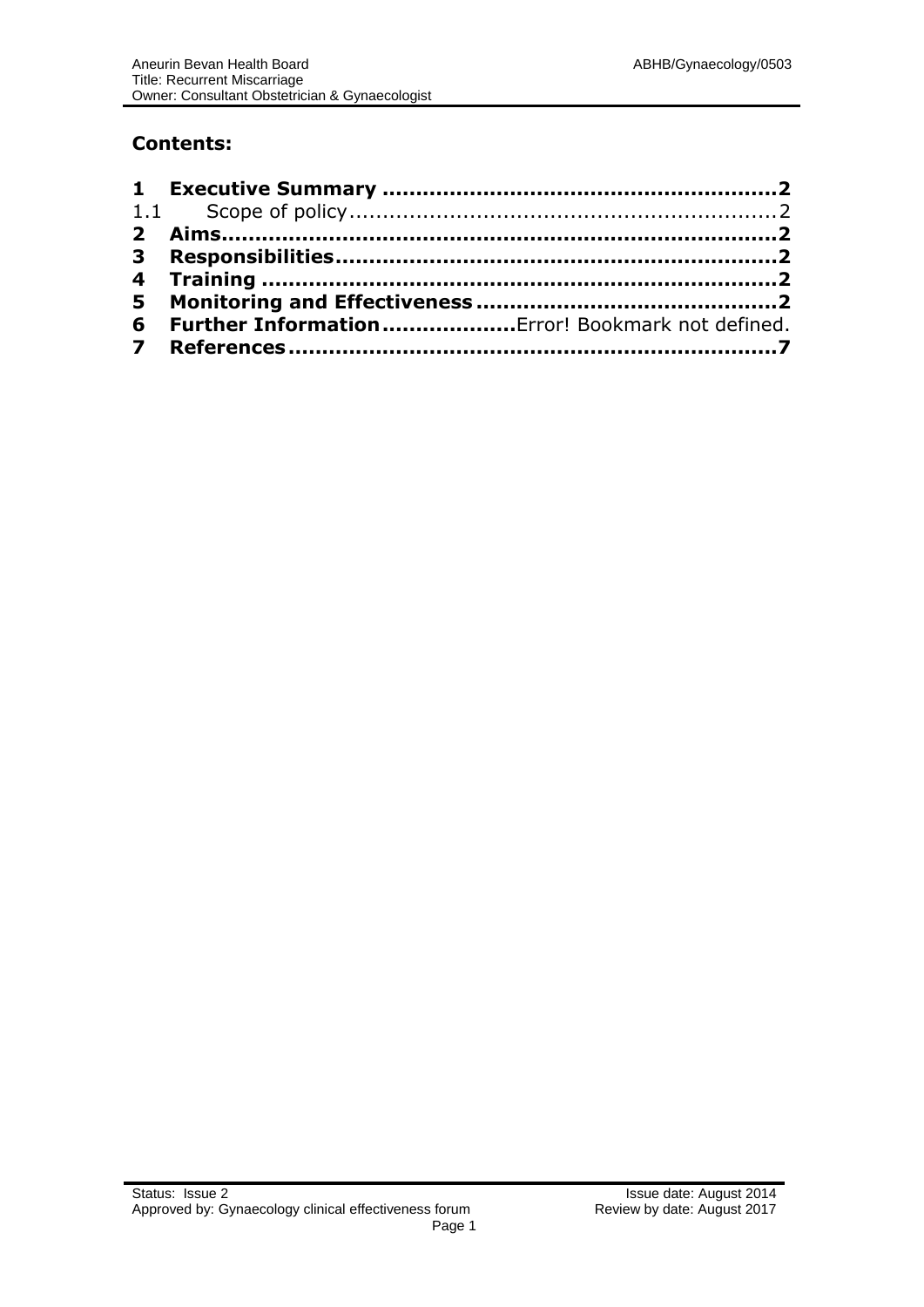### **1 Executive Summary**

This document is a clinical guideline designed to support safe and effective practice

### **1.1 Scope of guideline**

This guideline applies to all clinicians working within gynaecology services

### **1.2 Essential Implementation Criteria**

Auditable standards are stated where appropriate

### **2 Aims**

To provide support for clinical decision making

### **3 Responsibilities**

The Gynaecology Management team

### **4 Training**

Staff are expected to access appropriate training where provided. Training needs will be identified through appraisal and clinical supervision.

### **5 Monitoring and Effectiveness**

Local service Improvement Plan will guide monitoring and effectiveness.

### **6 Further Information**

**Definition:** Recurrent miscarriage (RM) is defined as loss of three or more consecutive pregnancies although most authorities would accept two consecutive fetal losses.

### **Incidence**

Spontaneous miscarriage-15%

Recurrent Miscarriage-3 or more consecutive miscarriage-1%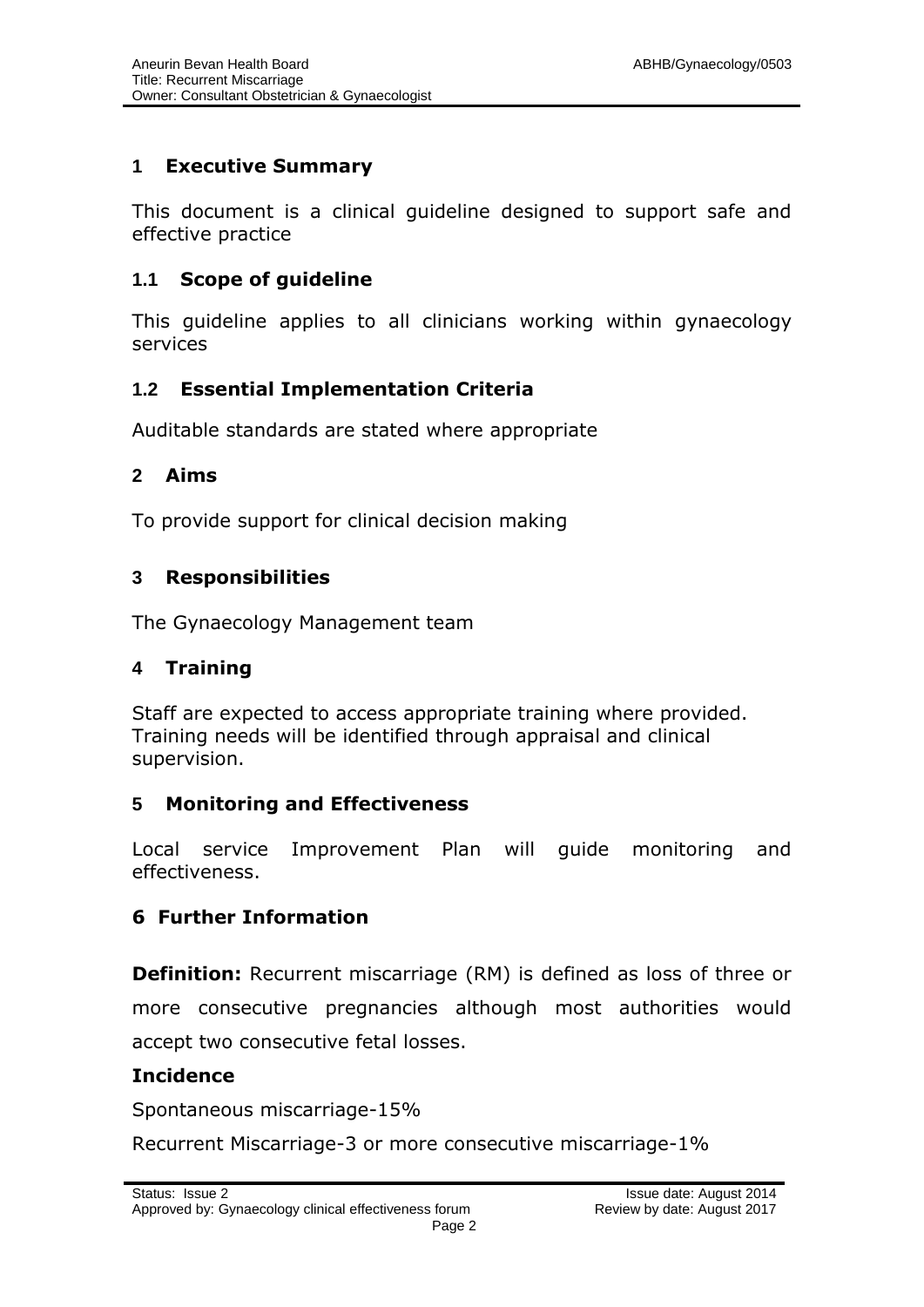# **Causes of Recurrent miscarriage**

# **1. Unknown or Idiopathic**

In 50% of cases of recurrent miscarriage no cause is found  $123$ .

# **2. Genetic and Chromosomal**

In less than 3% of cases, either the woman or her partner may possess abnormal chromosomes, which they happen to repeatedly pass on to the fetus.

# **3. Abnormalities of the uterus (womb) or cervix (neck of the womb)**

Abnormalities in the shape of the uterus occur in probably less than 5% of women with recurrent miscarriages.

# **4. Infection**

The continuing emergence of Bacterial Vaginosis as a cause of RM is widely accepted<sup>7</sup>. Other rare infections involved include Rubella (German Measles), Toxoplasmosis, Listeria and Parvovirus.

# **5. Hormonal Imbalance**

Imbalance of hormones such as progesterone and human chorionic gonadotrophin (hCG) has been suggested as a cause of miscarriage.

# **6. Thrombophilia or blood clotting abnormalities**

# **Antiphospholipid syndrome (APS)**

### **6 Primary APS**

ApL Abs, vascular thrombosis

Adverse pregnancy outcome

1. 3 or more consecutive miscarriage before 10 weeks

2. One or more morphologically normal fetal death- after 10 weeks pregnancy

3. One or more preterm births before 34 weeks gestation due to severe preeclampsia, eclampsia or placental insufficiency

# **7 Secondary APS where APS exists with SLE**

ApL Abs-15%, live birth rate 10% with no treatment<sup>9</sup>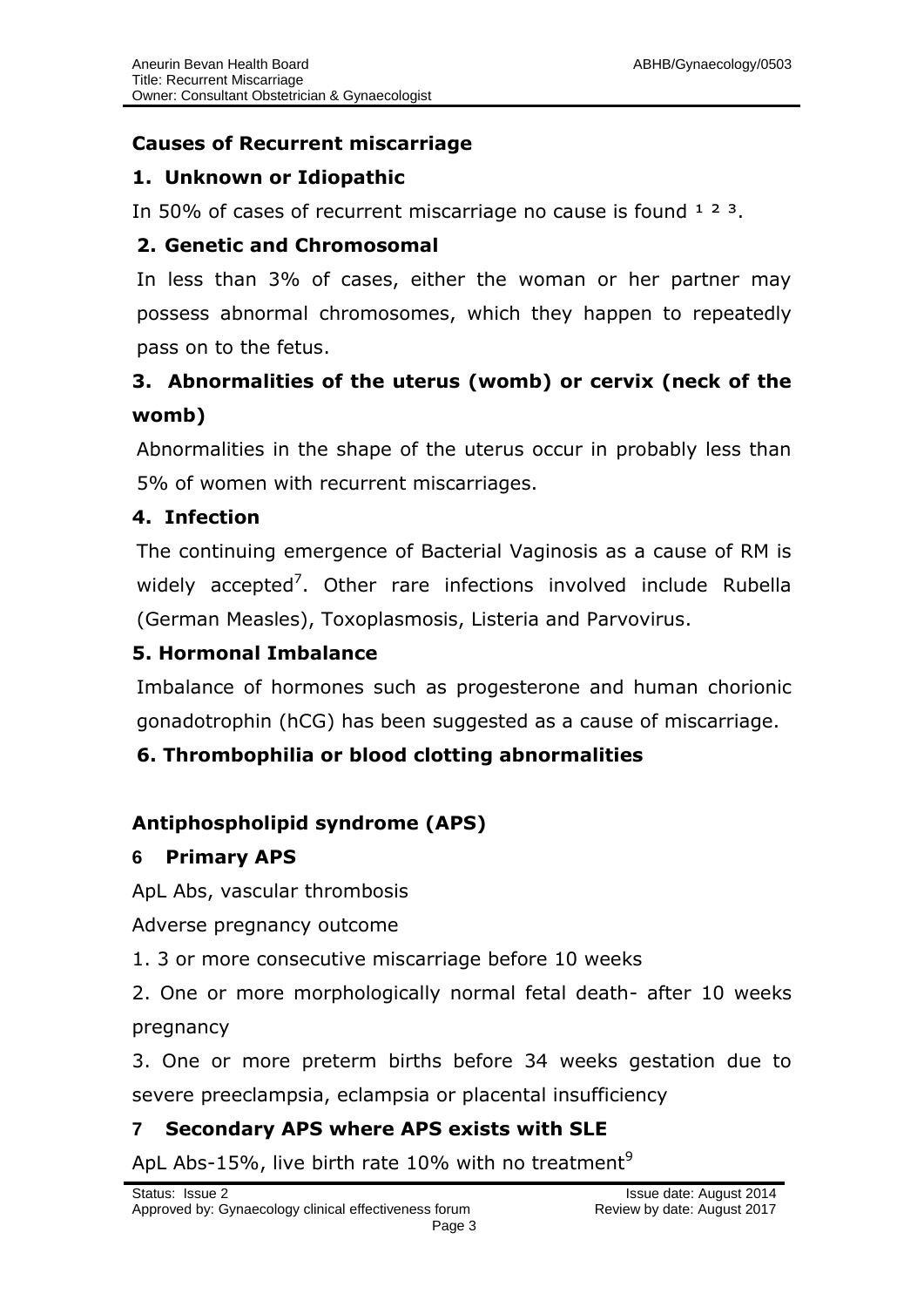Give heparin and aspirin, Live birth rate-70%

Only aspirin-live birth rate is 40%

Pregnancy problems- miscarriage, pre-eclampsia, IUGR, preterm labour.

### **Investigations**

- 1. Karyotyping of both partners
- 2. Cytogenetic analysis of products of conception
- 3. Perform pelvic ultrasound to rule out uterine anomalies.
- 4. Screen for Antiphospholipid syndrome Perform-APS test- lupus anticoagulant or anticardiolipin antibodies IgG/IgM-6 weeks apart Lupus anticoagulant by bilateral Russell's viper venom test Anticardiolipin by ELISA test

 5. Swab for bacterial vaginosis in early pregnancy in high-risk women with  $H/O$   $2<sup>nd</sup>$  trimester miscarriage/preterm labour.

 6. Thrombophilia screen for Activated protein C resistance Deficiency of protein C and S Anti thrombin III deficiency Factor V Leiden gene mutation Prothrombin gene mutation Hyper homocystenaemia B2GP1 antibodies

### **Management:**

### **Preliminary work up**

The mainstay of management of these patients is based upon emotional support supplemented by ultrasound scan in early pregnancy, which gives "success rates" of between 70-80%<sup>4, 5</sup>. Even at or above the age of forty, there is still a 50% chance of a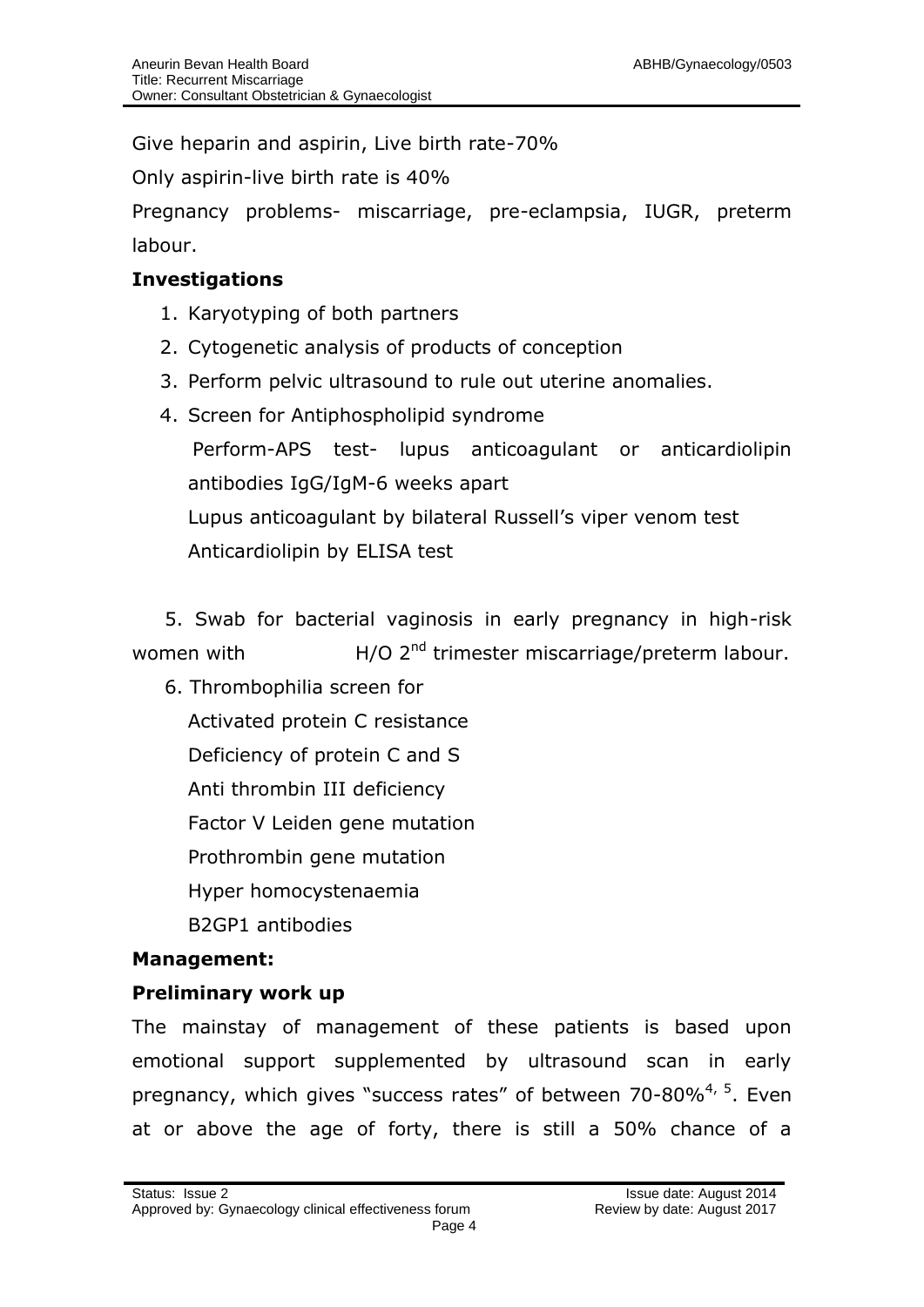successful pregnancy  $6$ , as the two main determining factors are maternal age and number of previous consecutive losses.

- Patients with recurrent miscarriage should be seen in the GOPD, all investigations should be arranged, a proper plan of further follow-up and management being outlined.
- It is important for both partners to be aware of what is going to happen, encourage partner's participation.
- Care should be streamlined, and tests should not be merely done to reassure the patient that something is being done.
- Reassure the couple that all known factors for RM will be explored. Give explanation of all the tests before taking blood samples.
- Discus the treatments that are available (it prepares the couple for their further consultation).
- Discuss lifestyle and about preconception care.
- Encourage them to talk about their fears and anxieties.
- Arrange for a six-week follow-up appointment for the couple to see a specialist.
- Advise to contact their GP for referral to EPAU or her named consultant if they should achieve a pregnancy and arrange an ultrasound scan at six weeks gestation and thereafter fortnightly for maternal assurance until seen in the antenatal booking clinic

# **7.1 Treatment**

- If a chromosomal abnormality is found in a parent, referral to a clinical geneticist may be necessary. Counselling regarding Egg donation, donor sperm and adoption is needed.
- Treatment of bacterial vaginosis decreases the risk of miscarriage and preterm labour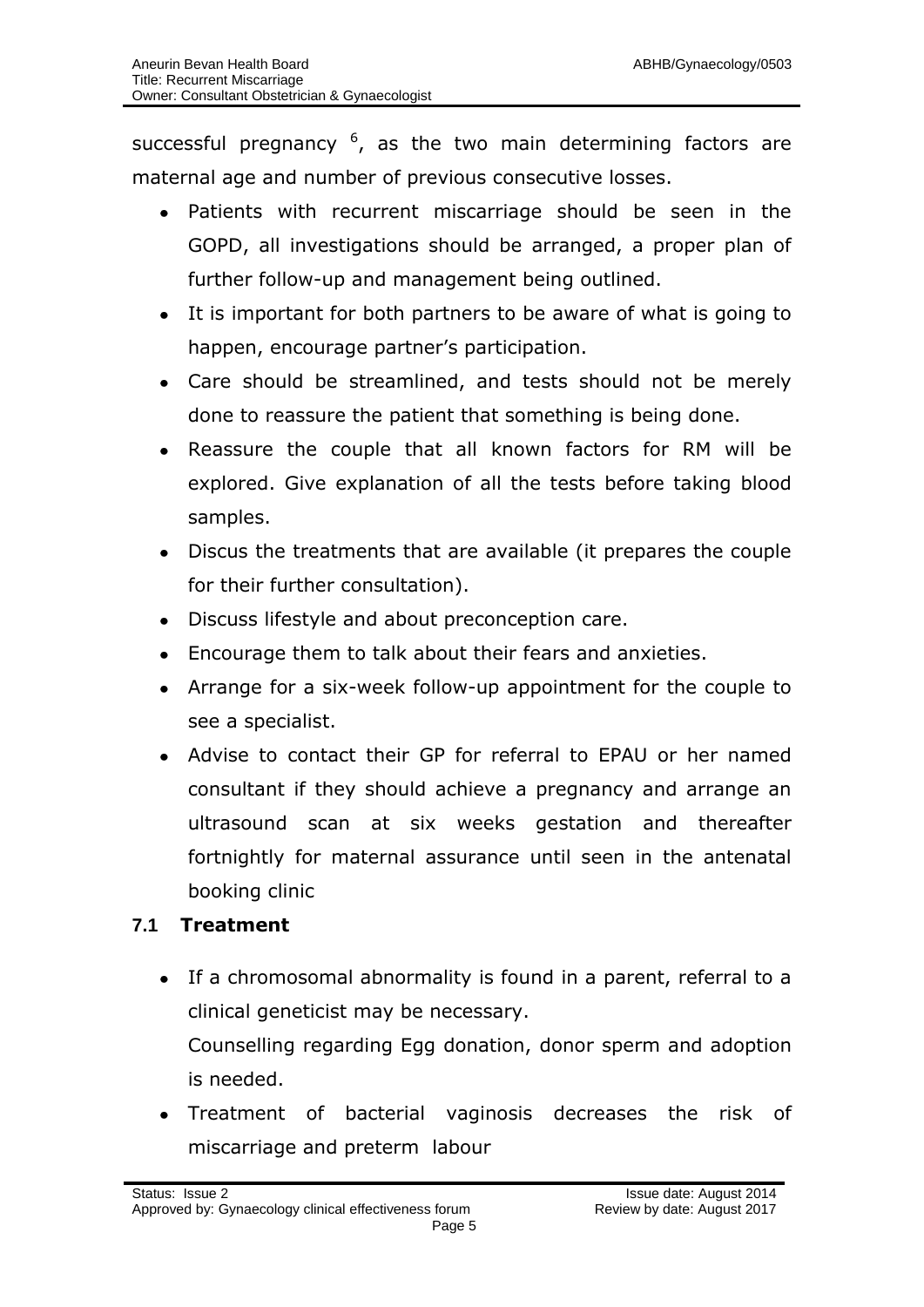- Cervical incompetence- perform cervical cerclage suture (Mc Donald's suture)
- Antiphospholipid syndrome-

Aspirin 75 – 100 mgm a day and Low Molecular Heparin (Clexane) prophylactic dose or unfractioned heparin is started as soon as pregnancy is diagnosed.

Both are continued until delivery and thereafter postnatally for 6 weeks if obese or Caesarean section or previous thrombosis history

- Abnormal thrombophilia screen- Start on prophylactic dose of LMWH as per the severity
- hCG is recommended for women with oligomenorrhoea (periods more than 35 days apart) from the time of positive serum hCG until 12 weeks gestation.

### **General Advice**

- Smoking and alcohol intake are thought to be associated with a higher rate of miscarriage.
- There is no association between the use of computers and miscarriage
- The Department of Health suggests that all women planning a pregnancy should have 400µgms of folic acid before pregnancy until approximately 12 weeks gestation.
- It is advisable to avoid close contact with sheep and horses during during and the contract of the lambing.
- Avoid contact with cat's litter